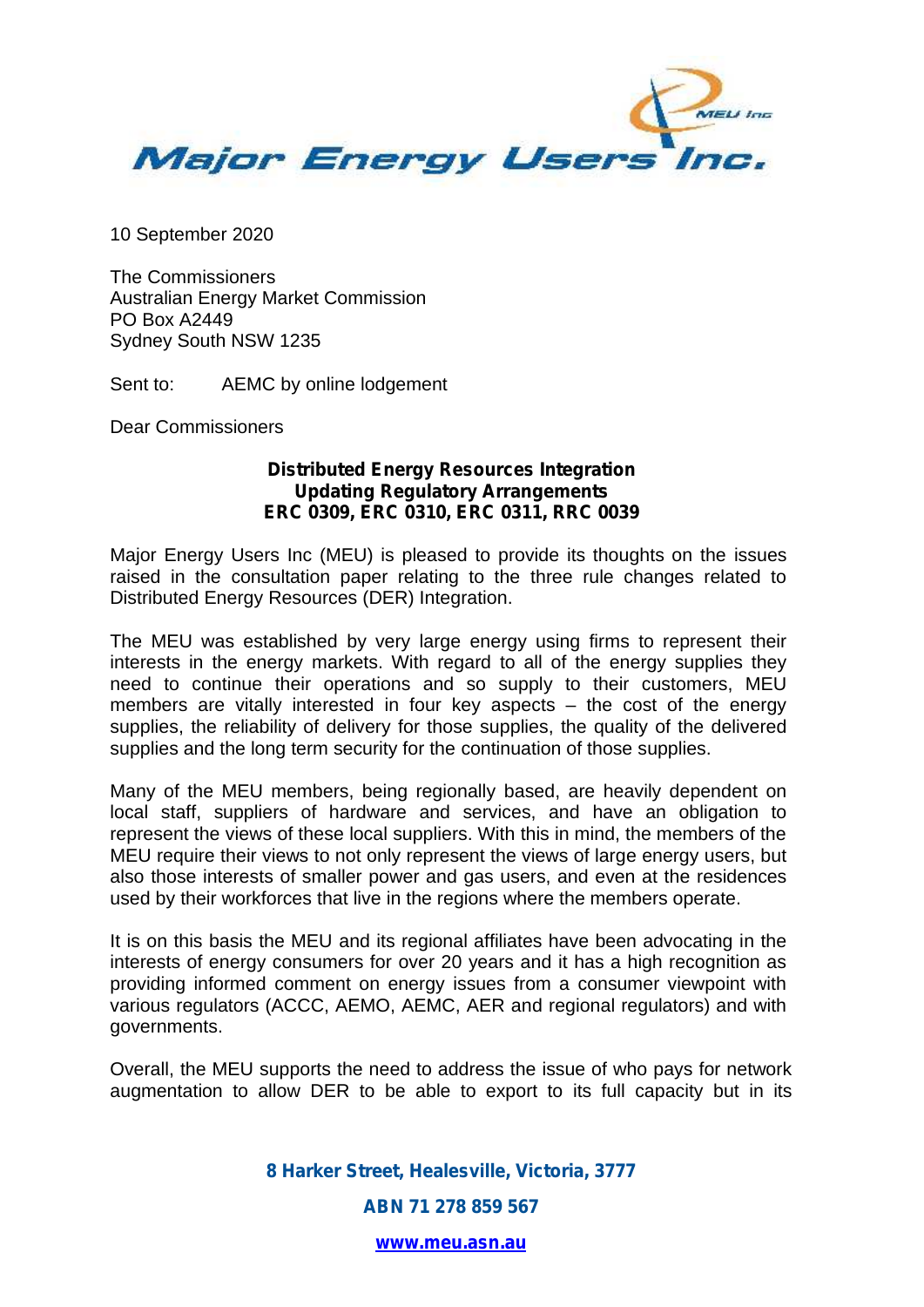consideration of the issues, the MEU has identified some quite conflicting aspects that it considers must be addressed.

The import of the rule change proposals seems to focus on the export from residential rooftop solar PV generation, but the MEU points out that already in the distribution networks are a number of other generation types that are connected into the distribution networks, including standalone large scale wind and solar options (some greater than 50 MW) as well as some larger solar PV options that are integrated with larger loads (eg rooftop PV on shopping centre roofs) as well as more conventional dispatchable generation that is embedded in the distribution networks (eg back up generation when there is failure of the supply system). So whatever rule changes are implemented, they need to reflect the impacts on these larger embedded generation types and backup generation. The MEU is not convinced that this aspect has been addressed within the rule change proposals.

The MEU notes that there is a proposal to delete rule 6.1 4 which states that export of power into the distribution network is not to incur distribution use of system charges. The MEU points out that this clause reflects the implicit requirement that generation connected to the transmission network is not to incur network use of system charges for export – generators connected to transmission only pay shallow connection costs. The MEU considers there needs to be consistency between network charges for export regardless as to whether the export is into distribution or transmission networks.

The MEU has been a consistent supporter of the view that generation into transmission networks should pay for use of the shared transmission system (ie pay transmission use of system charges) – this approach reflects a beneficiary pays process. If there was no or an undersized transmission network then the generator cannot or might not be able to get its product to its market, so it is clear that a generator is the beneficiary of the network provided and so should pay for the provision of the service<sup>1</sup>. This approach reflects what firms in the competitive markets experience – it is their responsibility to pay to get their products to market and this strongly requirement influences their locational decisions.

End users in the distribution network that do not export into the market do not cause the problem being faced where exporters (ie DER exporters – prosumers) are creating the need for more distribution (and transmission) network investment to address the congestion or voltage issues they cause, yet these non-exporters are potentially expected to carry some or all of the costs to enable the export by these prosumers. While it can be argued that end users might be a benefit from lower costs from the supply of this DER (and so might be considered to be beneficiaries) there is no quantitative evidence that this will be the case. Further, while the local end users might incur the costs for the distribution augmentation, the benefit may well go to other end users more widely in the market and thereby not deliver a net benefit to the end users incurring the additional costs.

<sup>1</sup> To a degree, this is what the Optional Firm Access (OFA) concept embraced and what the MEU considers should be the focus of the coordination of generation and transmission investment (CoGaTI) concept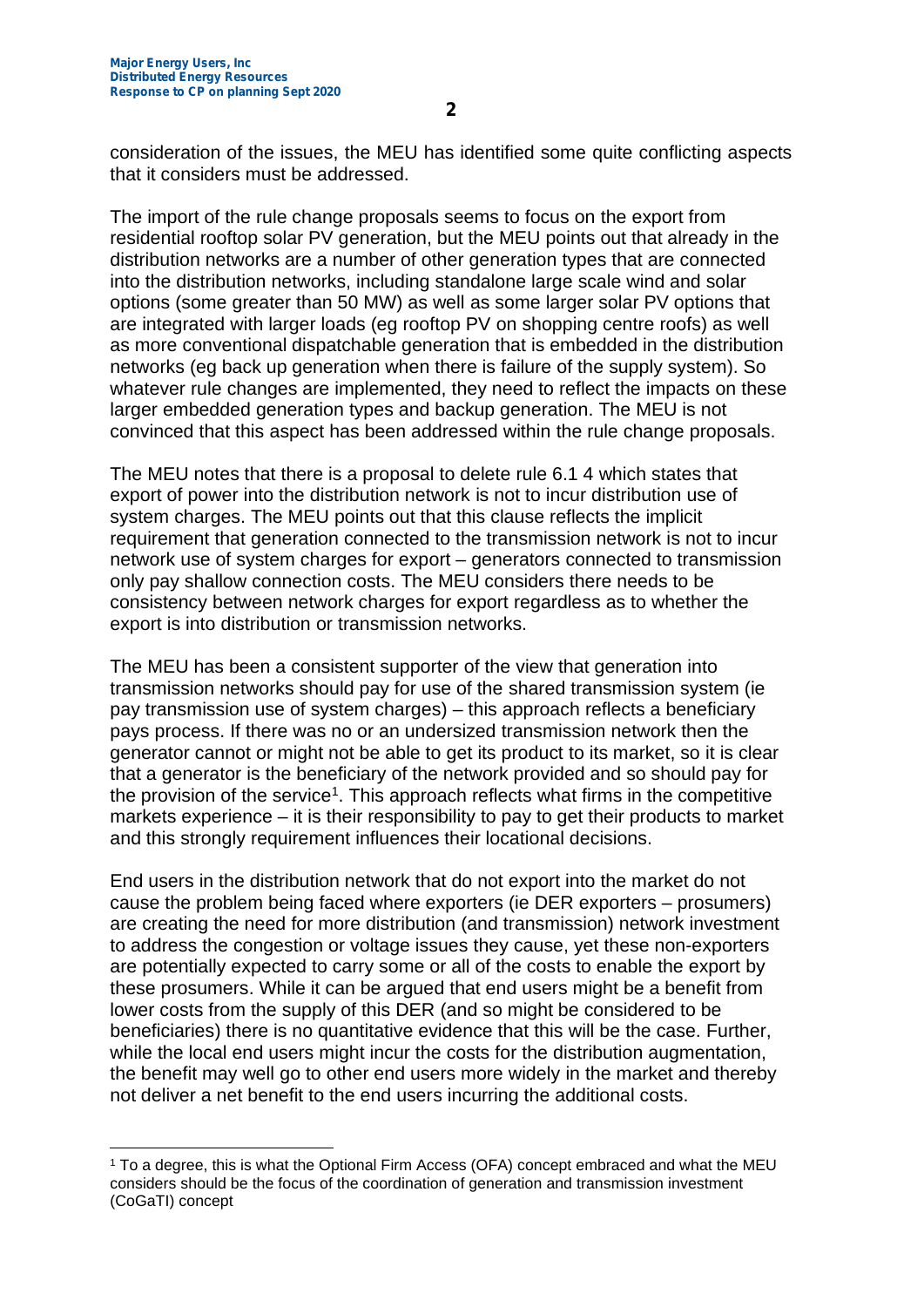The MEU also points out that the impacts of the widespread DER is causing more costs in the market than just the local costs incurred by the distribution network to manage the export; such additional costs include the impact that DER through causing quite low demands in the wider market, particularly in the middle of the day. This is causing an increase in costs in the electricity market by imposing a need for providing synchronous plant to be available to provide other services to manage this low demand (eg inertia, system security, voltage management, etc) such as occurring in SA region now. These other costs further reduce the benefits that non-exporting end users receive from the provision of increased DER.

The MEU notes that there must be a cost benefit test to demonstrate that the costs incurred by the network do not exceed the benefit that the export provides. This means that there must be a clear statement as to how prosumer export will be valued in order to balance the network augmentation costs when assessing the cost/benefit of any proposed augmentation.

The MEU is of the view that there are other aspects that must be addressed in the analysis of the three rule changes proposed, including:

- While the proposed rule changes are focused on addressing a problem in the distribution network between prosumers and the nearby substation, the impacts will also be felt further into the distribution networks between the substation and transmission network and even into the transmission network. These must be assessed.
- How to manage the benefits that a first mover gets (using up the available capacity) thereby imposing costs on subsequent exporters seeking to connect. Should the late comers carry all of the costs or should they be socialised in some way?
- Should existing prosumers continue to receive "free access" for their exports or should all exporters incur a share of the costs, regardless as to whether their part of the network is augmented or not<sup>2</sup>.
- There is the implicit concept that end users of the same class are treated the same regardless of their location within each network. Prosumers in one part of the network might not be constrained or cause costs from network augmentation yet a prosumer of the same class in another part of the network will be exposed to costs. Is this equitable?
- What are the network costs that are to be attributed to the export incremental cost, marginal cost, full cost, share of existing assets needed to enable the export?
- The value of the export varies over time so what is the process to value the export<sup>3</sup> to demonstrate the net benefit if there is one?
- A network provider will have the ability to argue for a capex allowance to enable the export by a prosumer, but the network provider might also not immediately implement the augmentation. So, the prosumer will incur a cost for "premium access" but the network provider might impose export limits at

<sup>&</sup>lt;sup>2</sup> The MEU notes that some of the very early movers experience very attractive feed-in-tariffs and this creates differentials between prosumers

<sup>3</sup> The introduction of 5-minute settlement will make this assessment even more challenging